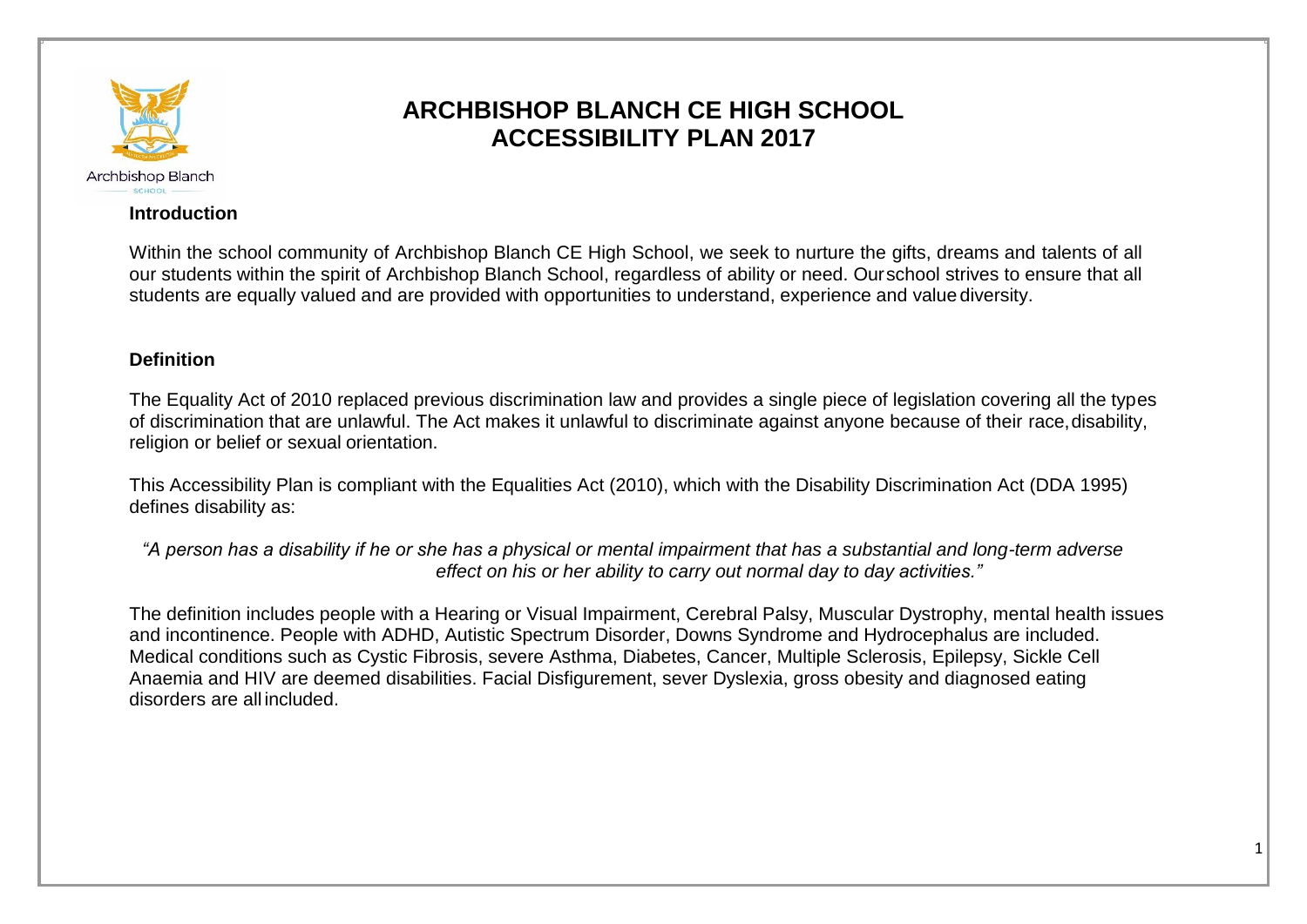## **Key Objectives**

As a result the key objective of this plan is to reduce and, where possible, eliminate barriers to accessing the curriculum, and to full participation in the school community for students, and prospective students, with a disability. The school's Accessibility Plan is aimed at:

- Increasing the extent to which disabled students can participate in the curriculum
- Improving the physical environment of the school to enable disabled students to take better advantage of education, benefits, facilities and services provided, and
- Improving the availability of accessible information to disabled students and their parents. Therefore Archbishop Blanch CE High School recognises its duty to:
- Not discriminate against students with a disability in admissions and exclusions, provision of education and associated services
- Not treat students with a disability less favourably for a reason related to their disability
- Make reasonable adjustments for students with a disability, so they are not at a substantial disadvantage
- Plan to increase access to education for students with a disability. Where appropriate Archbishop Blanch CE High School will:
- Set an admissions policy that does not discriminate against a student with a disability or treat them unfairly.
- Recognise and value parents/carers knowledge of their child's disability and its effect on his/her ability to carry out normal activities, and respect their rights to confidentiality.
- Have high expectations of all students.
- Devise and ensure the use of teaching and learning strategies that will remove barriers to learning for students with disabilities.
- Provide all students with a broad and balanced curriculum, differentiated and adjusted to meet the needs of individual students and their learning styles, whilst endorsing the key principles of the National Curriculum.
- Use reasonable adjustments when considering the physical environment of the college to cater for students with a disability.
- Find ways in which all students can take part in the full curriculum including sport, music and drama.
- Plan out-of-school activities and trips including school trips so that students with disabilities can participate.

Archbishop Blanch CE High School is committed to making the school environment as accessible as possible for all students, staff and visitors.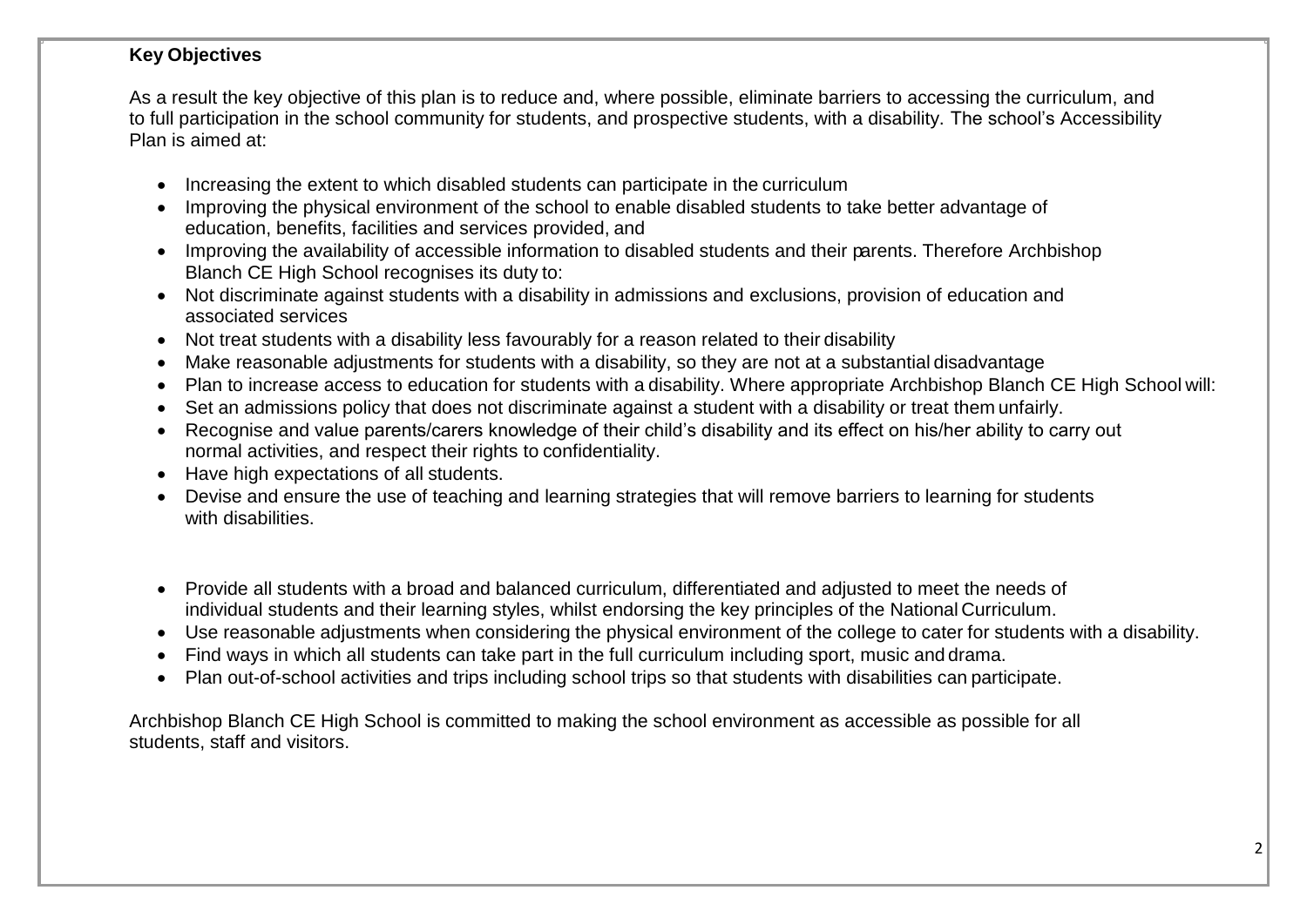### **Access to the curriculum and related activities.**

All areas of the curriculum should be available to students regardless of their disability. Therefore the school will continue to seek and follow the advice of the Local Authority services and outside agencies, such as the specialist teacher advisors, SEN consultants and appropriate health professionals. Included in this are examples such as adapting the curriculum offered to ensure that students with a disability are equally as prepared for life as able-bodied students. This covers teaching and learning and the wider curriculum of the school such as participation in after-school clubs, leisure and cultural activities or school visits. The school will use, where possible, the available resources (human and physical.) Examples include offering assistance during assessments or exams, use of aids and equipment (including assistive technology).

Depending on the impairments of the disabled student, specific staff training will be put in place, when and where necessary, to improve access to the curriculum. This also includes purchasing specialist equipment to increase access to the curriculum for disabled students. This may include purchasing equipment such as: buff coloured exercise books, writing slopes, pencil grips or adjustable chairs etc. It may also include having core texts enlarged or providing the use of specialist ICT equipment.

**Physical environment** – Our new state of the art building has eradicated many of the issues for concern in our previous building. The school is wheelchair accessible with wide access doors to the building and wider staircases and corridors to allow for easier access. There are two lifts to facilitate ease of access to the upper floors of the school. Whilst these are not for use for students normally, access passes have been provided for those students with specific access problems. Where lifts are used there will be evacuation procedures in place.

Staff will receive training as and when necessary to support any student with complex medical needs. There are accessible toilet facilities available throughout the school, with the additional provision of a medical needs room located within the Learning Support Department which is situated on the ground floor of the school.

The lighting and painting schemes are bright to help visually impaired students as is the signage, some of which is electronic signage. Carpeting and acoustic consideration has been given to classrooms to help hearing impaired students. The outside grounds are also considerate of individual needs. The main exterior has no obstacles that could present any restrictions to students with a disability. Allocated parking spaces for visitors and staff are available and are not used inappropriately. The school continues to assess the needs of individual users of the building and provide solutions that address those needs.

**Provision of information** – When required or requested, Archbishop Blanch CE High School will provide information to students, staff, parents and visitors in alternative formats within a reasonable time frame.

**School Transport** – Liverpool Local Authority will make a decision to fund transport to and from Archbishop Blanch CE High School on a case by case basis for a pupil with a disability. They will assess the student's needs when making a decision, taking into account their health and/or disability and age.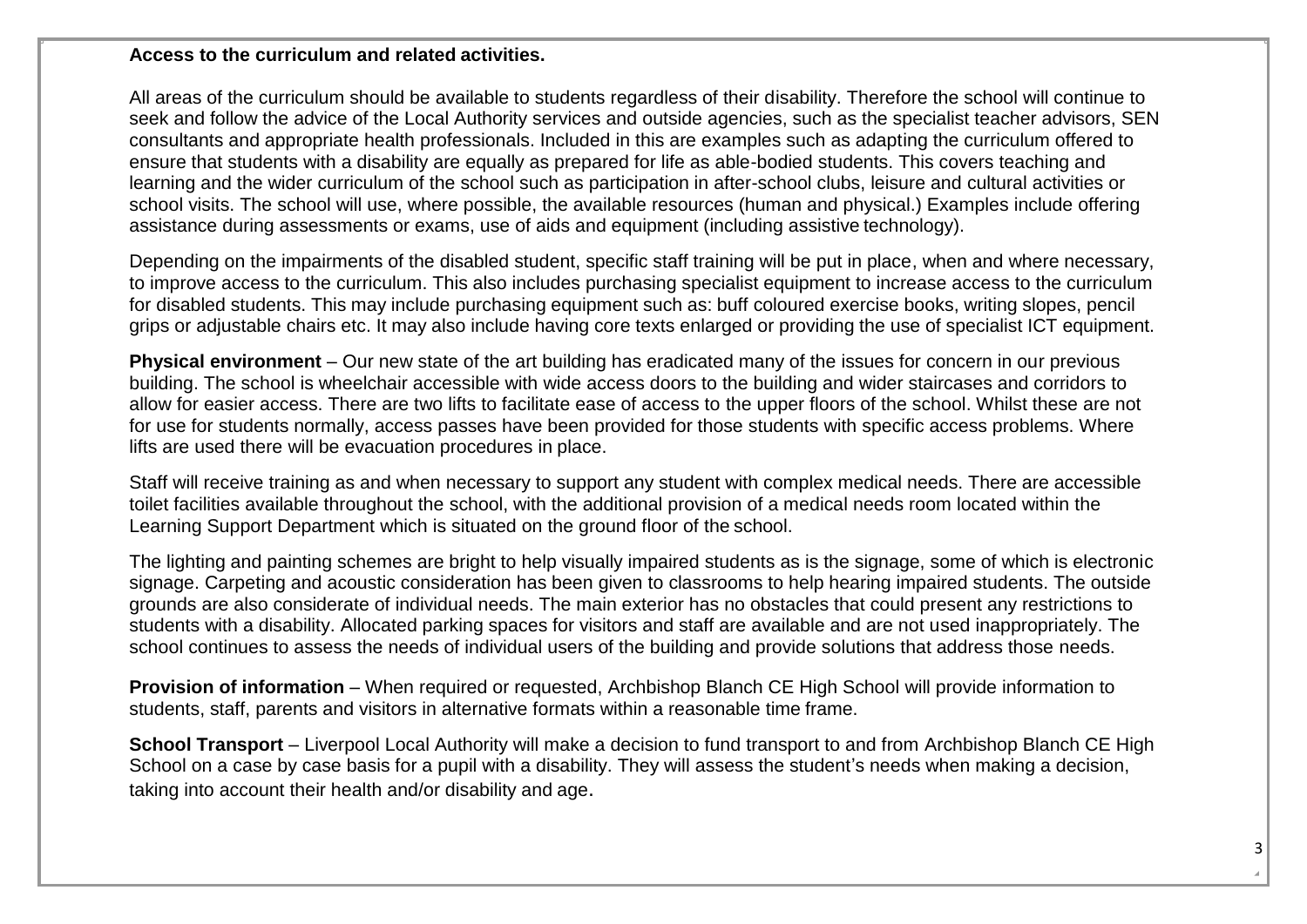**Improving Access to the Curriculum.**

| <b>Targets</b>                 | <b>Actions</b>                | Timescale                    | <b>Responsibility</b>       | <b>Outcomes</b>                 |
|--------------------------------|-------------------------------|------------------------------|-----------------------------|---------------------------------|
| To raise the profile of        | Undertake an audit of         | Autumn term - next           | <b>SENCO</b>                | <b>Raised</b>                   |
| differentiation across         | staff training needs on       | <b>SEN training session.</b> |                             | awareness/confidence            |
| the curriculum amongst         | curriculum access.            |                              |                             | amongst staff in                |
| staff.                         |                               |                              |                             | differentiation strategies      |
|                                | <b>Plan training schedule</b> |                              |                             | leading to increased            |
|                                | to meets needs of staff.      |                              |                             | pupil participation.            |
| <b>Facilitate training for</b> | TA audit to identify          | Ongoing.                     | <b>SENCO</b>                | TA skills and knowledge         |
| TAs for specific               | needs and inform CPD.         |                              | <b>Line Manager for TAs</b> | increased in disability         |
| disability issues.             |                               |                              |                             | awareness.                      |
| <b>Ensure all staff are</b>    | <b>Dissemination of</b>       | Ongoing - regular            | <b>SENCO</b>                | All staff aware of              |
| aware of disabled              | information on students       | reviews and                  | <b>PPCs</b>                 | individual student's            |
| children's needs to            | via pupil profiles, pen       | assessment.                  |                             | needs.                          |
| ensure access to the           | portraits and pastoral        |                              |                             |                                 |
| curriculum.                    | registers.                    |                              |                             |                                 |
| To improve literacy and        | <b>Identify students in</b>   | <b>Ongoing throughout</b>    | <b>SENCO</b>                | <b>Progress of pupil</b>        |
| numeracy levels of             | needs of additional           | academic year.               | <b>Literacy coordinator</b> | performance. Improved           |
| students working below         | support and put in place      |                              | <b>Numeracy coordinator</b> | literacy and numeracy           |
| age related                    | appropriate                   |                              |                             | skills.                         |
| expectations.                  | interventions.                |                              |                             |                                 |
|                                | <b>Liaison with ESAs</b>      |                              |                             |                                 |
|                                | supporting students.          |                              |                             |                                 |
| <b>Ensure students with a</b>  | <b>Access to physio</b>       | Ongoing                      | <b>SENCO</b>                | <b>Students with a physical</b> |
| physical disability            | programme within              |                              | <b>PPCs</b>                 | disability have ease of         |
| receive support for            | college.                      |                              |                             | access around the               |
| mobility difficulties.         | Early leave/lift passes.      |                              |                             | school building.                |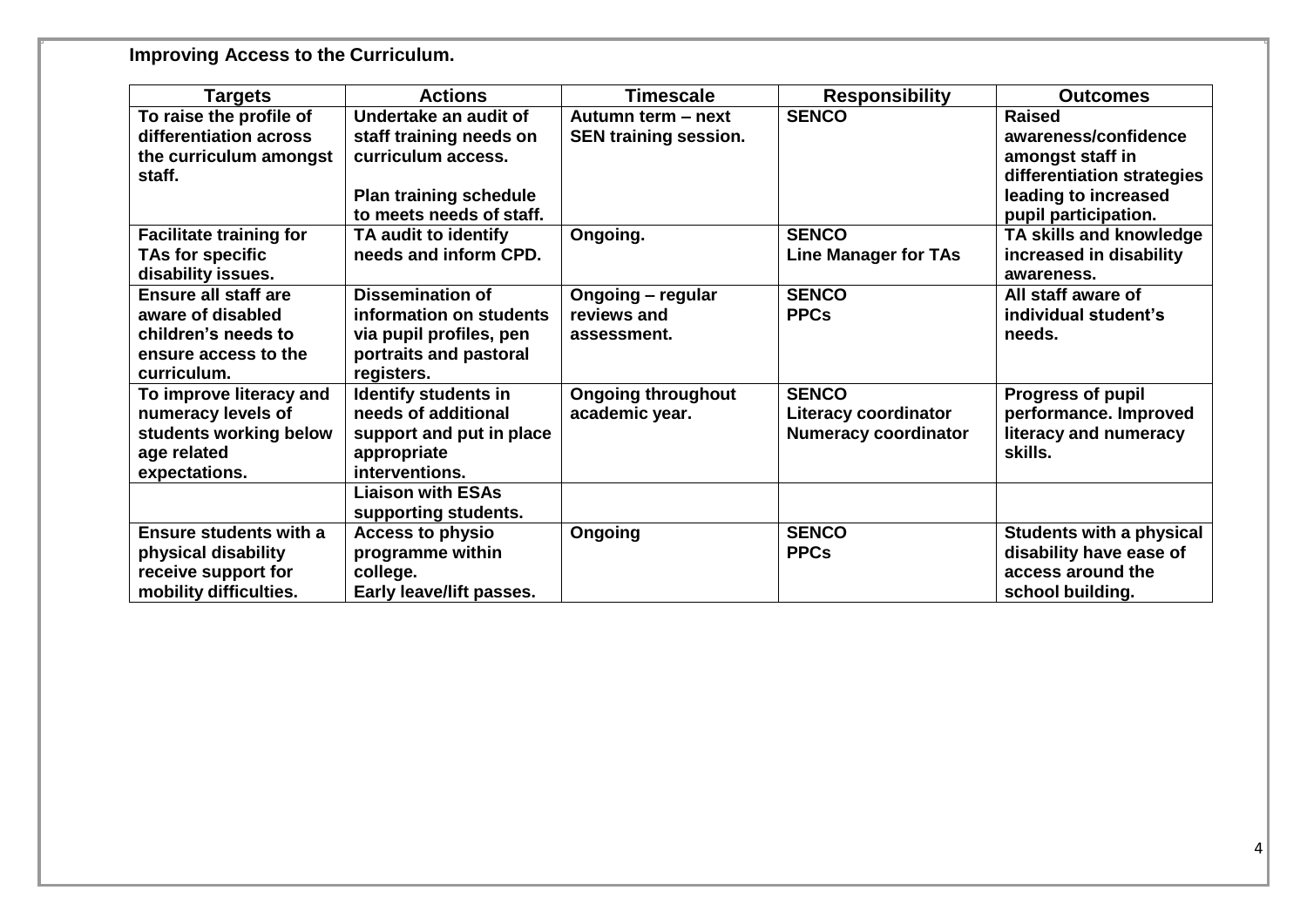**Improving Access to the Physical Environment.**

| Tarqets                                                                                                                   | <b>Actions</b>                                                                                           | <b>Timescale</b>                                                                      | <b>Responsibility</b>                                  | <b>Outcomes</b>       |
|---------------------------------------------------------------------------------------------------------------------------|----------------------------------------------------------------------------------------------------------|---------------------------------------------------------------------------------------|--------------------------------------------------------|-----------------------|
| <b>Ensure the physical</b><br>environment is<br>compliant with statute<br>and reflects best<br>practice where<br>possible | <b>Review the operation</b><br>of the building and<br>consider adaptions/<br>improvements as<br>required | At the end of each<br>term or sooner if an<br>issues arises that<br>needs addressing. | <b>SENCO and Business</b><br>Manager or her<br>nominee | Meet the target shown |